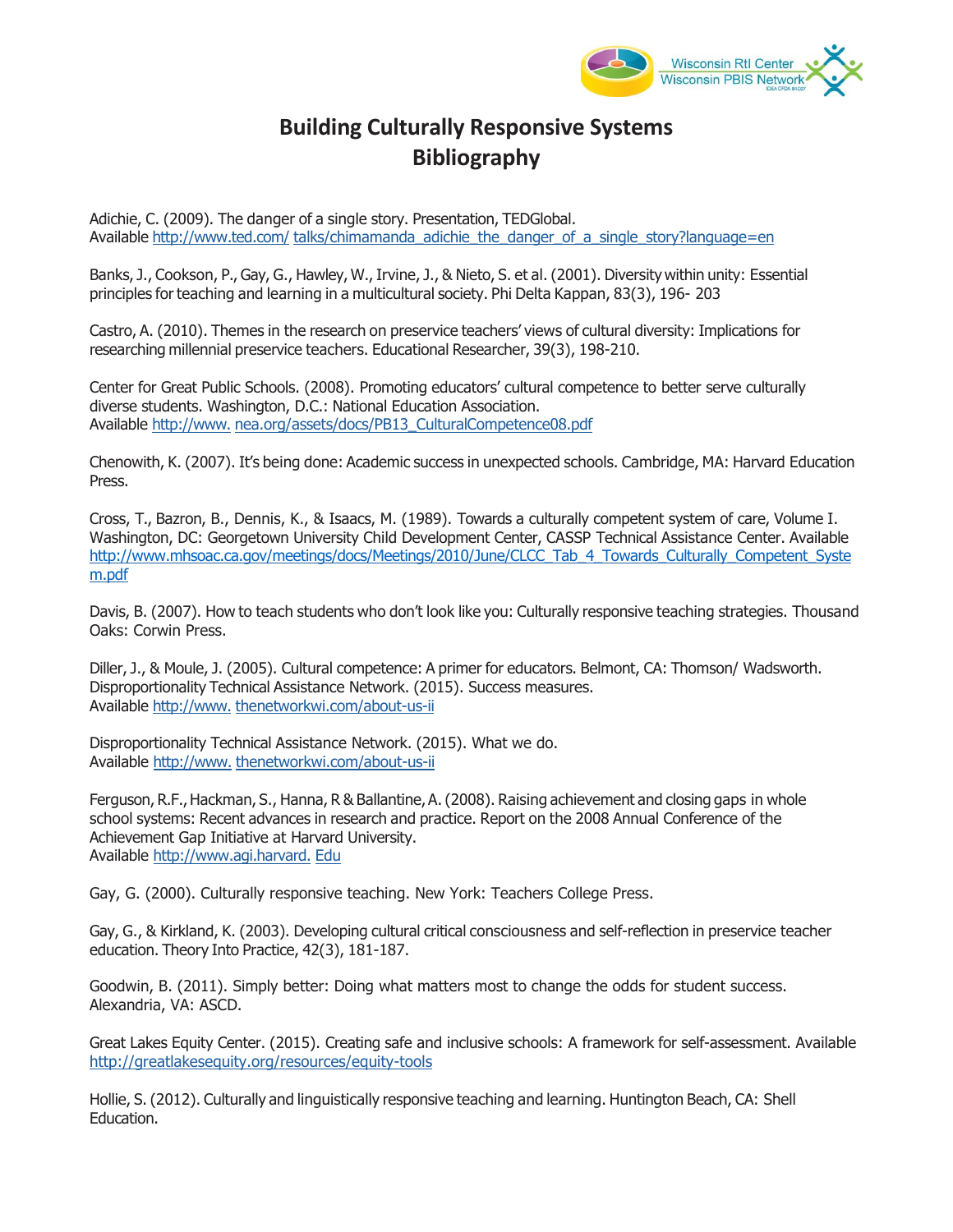

Muhammad, A., & Hollie, S. (2012). The will to lead, the skill to teach. Bloomington, IN: Solution Tree Press.

Ladson-Billings, G. (1995). But that's just good teaching! The case for culturally relevant pedagogy. Theory Into Practice, 34(3), 159-165.

Ladson-Billings, G. (1994). The dreamkeepers: Successful teaching for African-American students. San Francisco: Jossey-Bass.

Larson, R., Galloway, M., Ishimaru, A., Lenssen, J., & Carr, C. (2016). Ten high-leverage equitable practices: The LEAD tool.

Availabl[e http://leadtool.educationnorthwest.org/ten-equitable-practices](http://leadtool.educationnorthwest.org/ten-equitable-practices)

Leverson, M., Smith, K., McIntosh, K., Rose, J., & Pinkelman, S. (2016). PBIS cultural responsiveness field guide: Resources for trainers and coaches. OSEP Technical Assistance Center on Positive Behavioral Interventions and Supports[. www.pbis.org.](http://www.pbis.org/) 

Liang, X., & Zhang, G. (2009). Indicators to evaluate pre-service teachers' cultural competence. Evaluation & Research In Education, 22(1), 17-31.

Lindsey, R.B., Nuri Robins, K., & Terrell, R.D. (2003). Cultural proficiency: A manual for school leaders.

Thousand Oaks: Corwin Press.

Meehan, D., Reinelt, C., & Perry, E. (2009). Developing a racial justice and leadership framework to promote racial equity, address structural racism, and heal racial and ethnic divisions in communities. Oakland, CA: Leadership Learning Community.

Retrieved from [http://leadershiplearning.org/system/f](http://leadershiplearning.org/system/)iles/Racial%20Equity%20and%20Leadership%20Scan.pdf

Murrel, P.C. (October, 2001). Community teachers: A conceptual framework for preparing exemplary urban teachers. Journal of Negro Education. pp 338-348. Available https:[//www.jstor.org/](http://www.jstor.org/) stable/2696249

National Assessment of Educational Progress (NAEP). (2015). The nation's report card. Available http:// [www.nationsreportcard.gov](http://www.nationsreportcard.gov/)

Nuri-Robins, K., Lindsey, D., Terrell, R., & Lindsey, R. (September, 2007). Cultural proficiency: Tools for secondary school administrators. Principal Leadership. Available https://eric.ed.gov/?id=EJ774108

Parks, S.D. (2005). Leadership can be taught: A bold approach for a complex world. Boston, MA: Harvard Business School Press.

Potapchuk, M. (2004). Cultivating interdependence: A guide for race relations and racial justice organizations. Joint Center for Political and Economic Studies. Available<http://racialequitytools.org/>resourcefiles/potapchuk2.pdf

Singleton, G., & Linton, C. (2006). Courageous conversations about race. Thousand Oaks, Calif.: Corwin Press.

State of Washington Professional Educators Standard Board. (2009). Preparing teachers for schools as they are: Recommendations for cultural competence for all teachers in Washington State. Olympia, WA: State of Washington Department of Public Instruction.

Available [http://www.k12.wa.us/C](http://www.k12.wa.us/)ompensation/pubdocs/PreparingTeachersforSchoolsAsTheyAre1.PDF

Van Der Valk, A., (2016). Questioning Payne. Teaching Tolerance, 52(Spring), pp. 26-29.